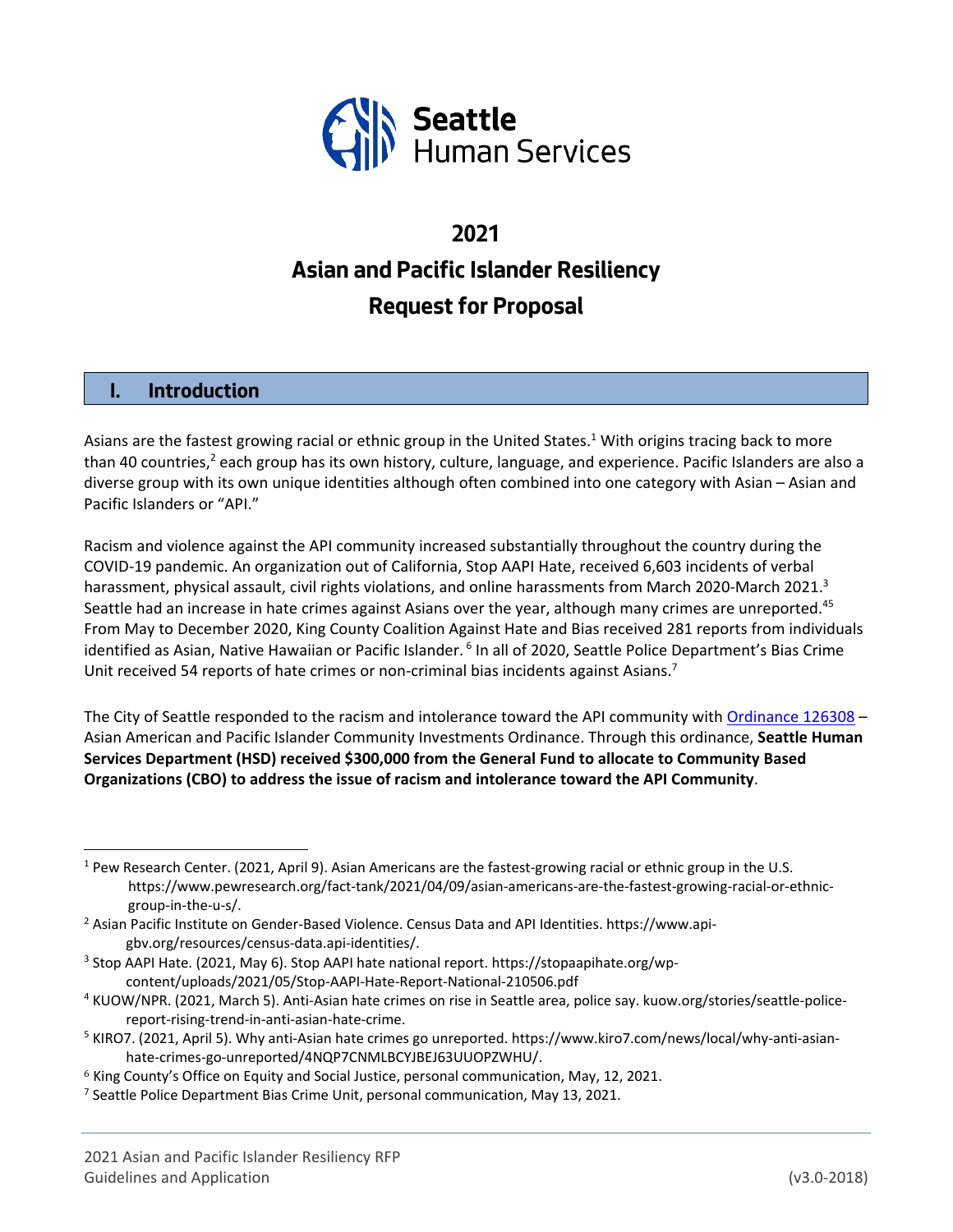During community conversations, CBOs and volunteer‐led grassroots organizations said the following outcomes are important in building API community resilience:

- People understand racism
- People feel safe

**II. Timeline** 

- Communities are supported
- Communities are unified

 Activities that drive to these outcomes will be considered for funding through this Request for Proposal (RFP). Appendix A details outcomes, strategies and activities. Activities are not limited to the list. You may propose activities that meet the needs of your community if they also result in the outcomes listed above.

 Up to \$50,000 may be available per organization. You may be a fiscal sponsor for other organizations and also propose your own activity. The intent is to fund small Community Based Organizations.

Awards are intended to be one-time only and will be made for the period of August 15, 2021 through July 31, **2022**. All awards are based on funding availability.

| <b>Funding Opportunity</b>       | Friday, June 4, 2021                                                           |
|----------------------------------|--------------------------------------------------------------------------------|
| Released                         |                                                                                |
| <b>Webinar Information</b>       | Thursday, June 10, 2021                                                        |
| Session                          | 2:00 p.m. - 3:30 p.m.                                                          |
| (Participation is not            |                                                                                |
| mandatory and                    | Join from the meeting link                                                     |
| registration is not<br>required) | https://seattle.webex.com/seattle/j.php?MTID=m8495db3a15c96c5d806dcb4acee00fff |
|                                  | Join by meeting number                                                         |
|                                  | Meeting number (access code): 187 171 7321                                     |
|                                  | Meeting password: jiDMPPq2P85                                                  |
|                                  | Tap to join from a mobile device (attendees only)                              |
|                                  | +1-206-207-1700,,1871717321## United States Toll (Seattle)                     |
|                                  | +1-408-418-9388,,1871717321## United States Toll                               |
|                                  | Join by phone                                                                  |
|                                  | +1-206-207-1700 United States Toll (Seattle)                                   |
|                                  | +1-408-418-9388 United States Toll                                             |
| Last Day to Submit               | Friday, June 18, 2021 at 12:00 p.m. (noon)                                     |
| Questions                        |                                                                                |
| <b>Application Deadline</b>      | Friday, June 25, 2021 at 12:00 p.m. (noon)                                     |
| <b>Planned Award</b>             | Monday, July 26, 2021                                                          |
| Notification                     |                                                                                |
| <b>Contract Start Date</b>       | Sunday, August 15, 2021<br>$\mathbf{r}$                                        |

 *\*\*HSD reserves the right to change any dates in the RFP timeline as needed.*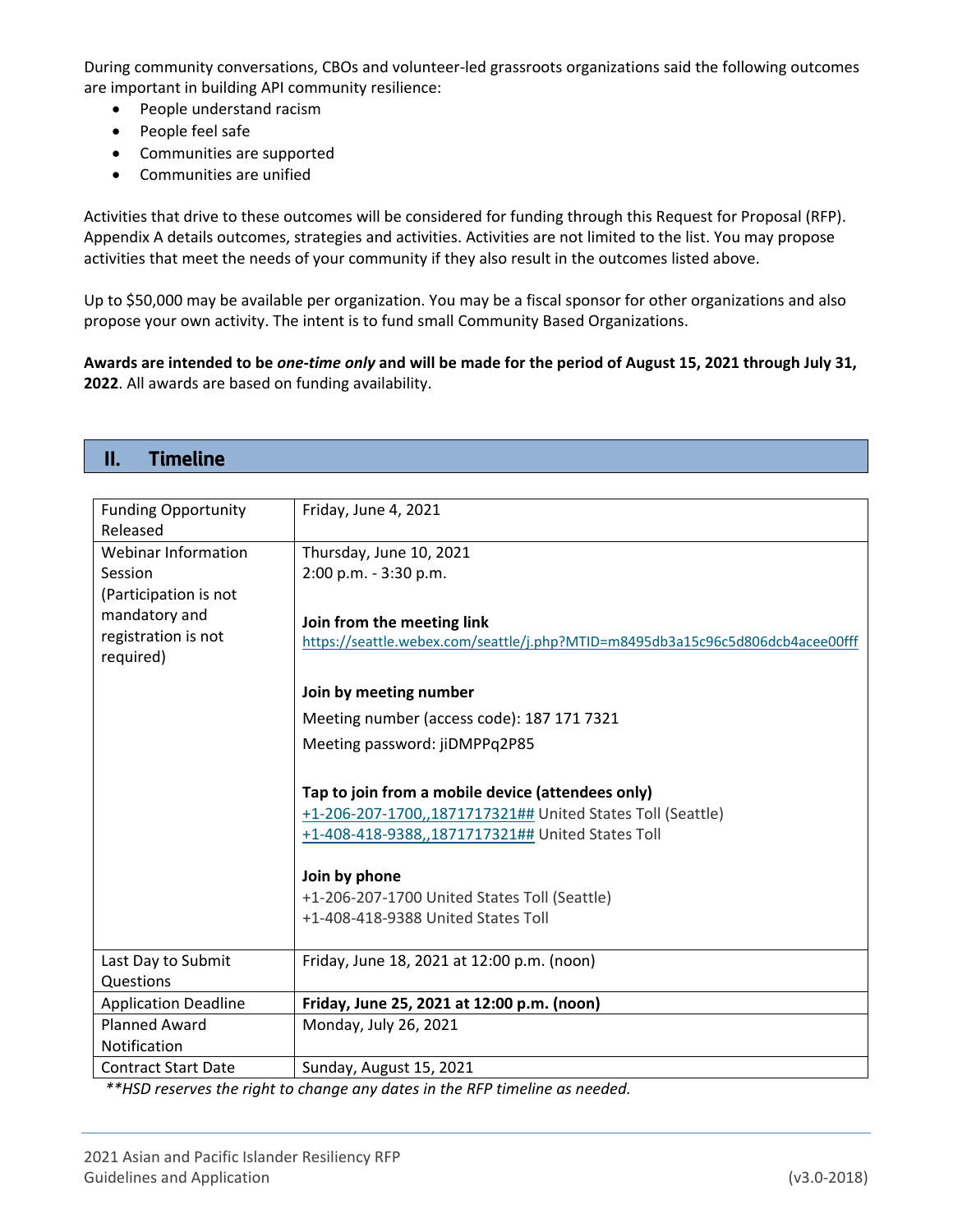Please contact Angela Miyamoto, RFP Coordinator, via email with any questions about this RFP or to request an accommodation for the information session: [Angela.Miyamoto@Seattle.Gov](mailto:Angela.Miyamoto@Seattle.Gov)

All materials and updates to the RFP are available on HSD's Funding Opportunities webpage. HSD will not provide individual notice of changes, and applicants are responsible for regularly checking the web page for any updates, clarifications, or amendments.

 HSD will have no responsibility or obligation to pay any costs incurred by any applicant in preparing a response to this funding opportunity or in complying with any subsequent request by HSD for information or participation throughout the evaluation and selection process.

#### **III. Eligibility Requirements**

 Applications for HSD funding opportunities will be accepted from any legally constituted entities that meet the following minimum eligibility requirements:

- Applicant or fiscal agent must meet all licensing requirements that apply to its organization. Companies must license, report and pay revenue taxes for the Washington State Business License (UBI#) and Seattle Business License, if they are required by the laws of those jurisdictions.
- Applicant or fiscal agent must have a Federal Tax ID number/employer identification number (EIN) to facilitate payments from the City of Seattle to the provider.
- Applicant or fiscal agent must be incorporated as a private non-profit corporation in the State of Washington and must have been granted 501(C) (3) tax exempt status by the United States Internal Revenue Service, the applicant's 501(C) (3) status must be in good standing and must not have been revoked in the previous calendar year.

OR

● Applicant or fiscal agent is a federally-recognized or Washington State-recognized Indian tribe

OR

 If the applicant or fiscal agent is a public corporation, or other legal entity established pursuant to RCW 35.21.660 or RCW 35.21.730, the applicant's status as a legal entity must be in good standing and must not have been revoked in the previous calendar year.

# **IV. Selection Process**

 This RFP is competitive. All interested parties must submit a complete application packet consisting of the three  documents below by **Friday, June 25, 2021 at 12:00 p.m.** (noon) to be considered for funding:

- 1) Application Cover Sheet (Attachment 1)
- 2) Proposed Budget Sheet (Attachment 2)
- 3) Two‐page Proposal, no more than 1000 words (Section V)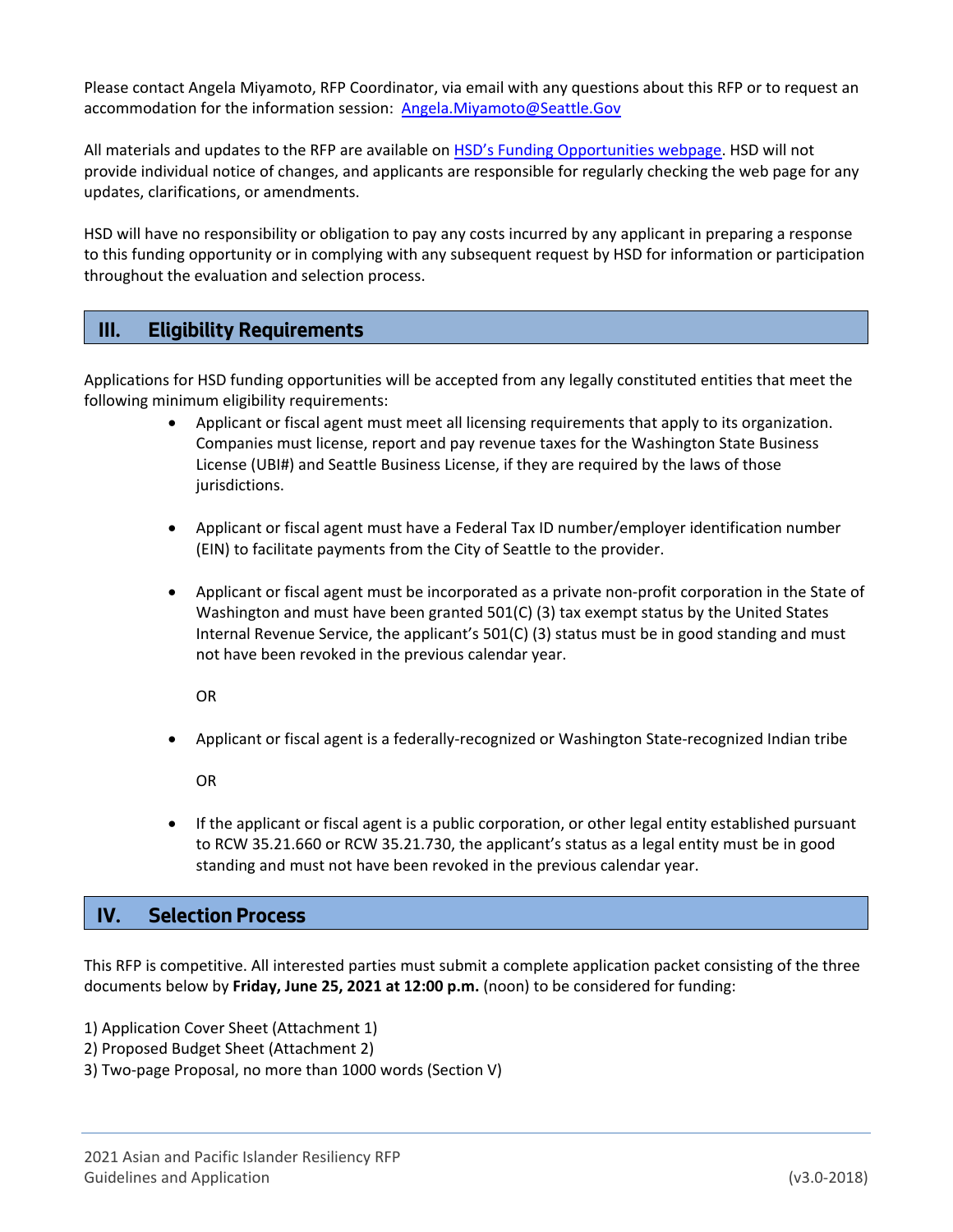Proposals must be submitted through the HSD Online Submission System or via email. Due to COVID‐19, no faxed, mailed, or hand‐delivered proposals will be accepted.

 1. Via HSD Online Submission System [\(http://web6.seattle.gov/hsd/rfi/index.aspx\)](http://web6.seattle.gov/hsd/rfi/index.aspx) HSD advises uploading proposal documents at least several hours prior to the deadline in case you encounter an issue with your internet connectivity. HSD is not responsible for ensuring that applications are received by the deadline. For questions, comments or assistance with the Online Submission System, please contact Monique Salyer: [monique.salyer@seattle.gov](mailto:monique.salyer@seattle.gov) or call (206) 256‐5185.

\*OR\*

 2. Via Email ([HSD\\_RFP\\_RFQ\\_Email\\_Submissions@seattle.gov\)](mailto:HSD_RFP_RFQ_Email_Submissions@seattle.gov) Email attachments are limited to 30 MB. The subject heading must be titled: Asian and Pacific Islander Resiliency RFP. Any risks associated with submitting a proposal by email are borne by the applicant. Applicants will receive an email acknowledging receipt of their application.

#### HSD Proprietary and Confidential Information

 The State of Washington's Public Records Act (Release/Disclosure of Public Records) Under Washington State Law (reference RCW Chapter 42.56, the Public Records Act) states that all materials received or created by the City of Seattle are considered public records. These records include but are not limited to: RFP/Q narrative responses, budget worksheets, board rosters, other RFP/Q materials, including written/or electronic correspondence. In addition, HSD RFP/Q application materials are released to rating committee members and all rating committee members must sign and adhere to the Confidentiality and Conflict of Interest Statement. Personal identifiable information entered on these materials are subject to the Washington Public Records Act and maybe subject to disclosure to a third‐party requestor.

# **V. Proposal and Rating Criteria**

 The proposal consists of the following sections and questions. Responses should be no more than 2 pages, no more than 1000 words, typed or word processed on a letter‐sized (8 ½ x 11‐inch) sheet. Please use one‐inch margins, single spacing, and minimum size 11‐point font. Applications will be accepted in your preferred language.

 Applications will only be rated on the responses to questions below. **Do not** include a cover letter, brochures, or letters of support. The intent is to fund small organizations. The agency's operating budget will be verified during the contracting process.

| Section      | Questions                                                                                                                                                                                                                             |  |  |
|--------------|---------------------------------------------------------------------------------------------------------------------------------------------------------------------------------------------------------------------------------------|--|--|
| Who are you? | Please describe your organization.                                                                                                                                                                                                    |  |  |
| (30 points)  |                                                                                                                                                                                                                                       |  |  |
|              | Describe your organization's history, experience, and the work you<br>do.                                                                                                                                                             |  |  |
|              | Is your organization led by people who reflect the community you<br>intend to reach?                                                                                                                                                  |  |  |
|              | Describe your relationship with the community you intend to reach.<br>3.                                                                                                                                                              |  |  |
|              | What type of organization would you consider yourself to be -<br>4.<br>small, medium or large? Please include your annual operating<br>budget, number of paid staff and number of unpaid volunteers who<br>support your organization. |  |  |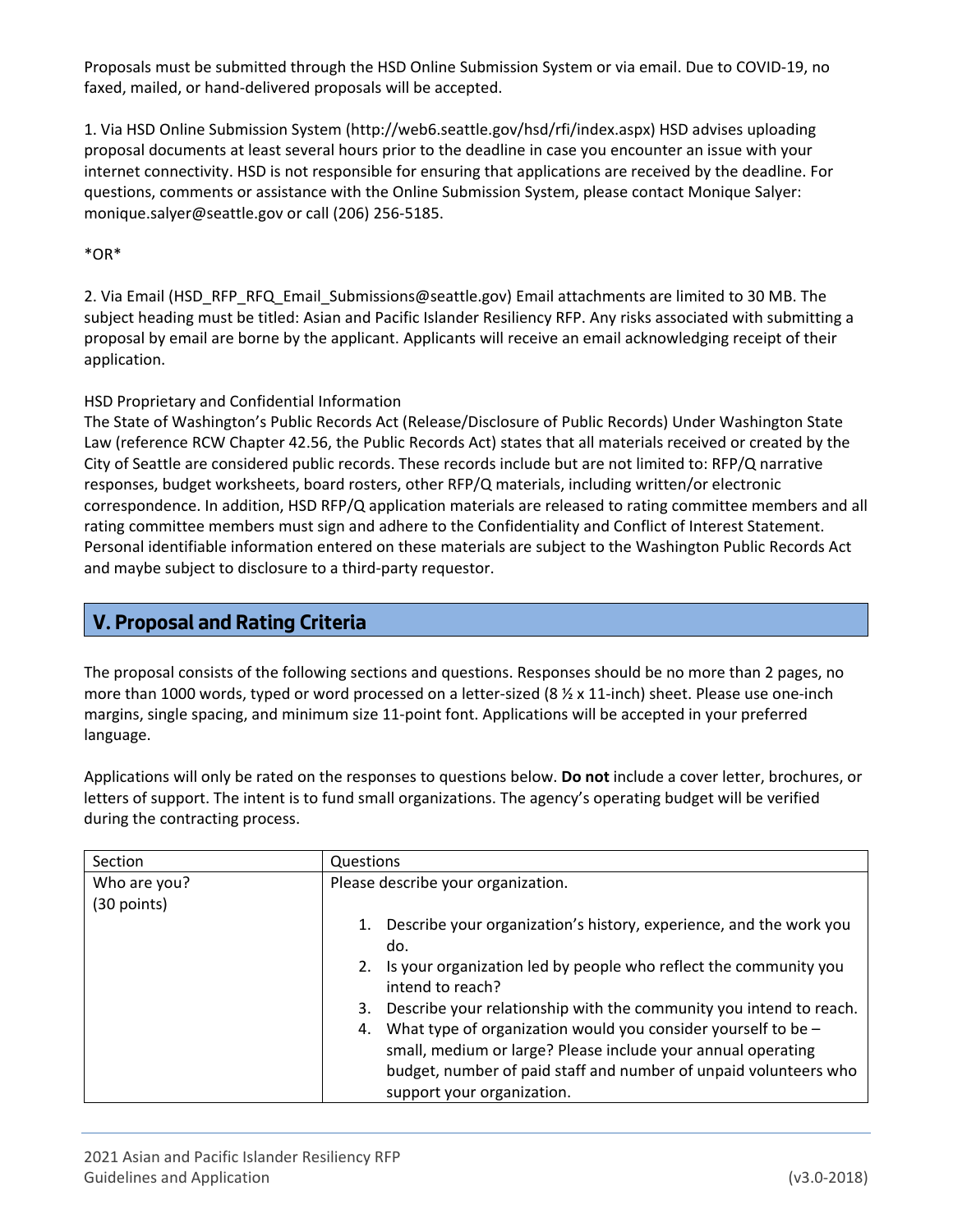|                                               | Rating Criteria:<br>Clearly describes the organization's history, experience, and work.<br>Organizations are led by people who reflect the community they<br>$\overline{\phantom{a}}$<br>intend to reach.<br>Organizations have a strong relationship with the community(ies)<br>they intend to reach.<br>Clearly describes the type of organization they are - small, medium,<br>or large.                                                                                                                                                                                                                                      |
|-----------------------------------------------|----------------------------------------------------------------------------------------------------------------------------------------------------------------------------------------------------------------------------------------------------------------------------------------------------------------------------------------------------------------------------------------------------------------------------------------------------------------------------------------------------------------------------------------------------------------------------------------------------------------------------------|
|                                               | High (20-30): Effectively addresses all and/or most of the criteria<br>Medium (10-19): Adequately addresses most of the criteria<br>Low (0-9): Does not meet and/or address the criteria                                                                                                                                                                                                                                                                                                                                                                                                                                         |
| Who will benefit?                             | Please describe the population you intend to reach.                                                                                                                                                                                                                                                                                                                                                                                                                                                                                                                                                                              |
| (20 points)                                   | Describe the population you intend to reach including race and<br>1.<br>ethnicity, location/neighborhood, age group (e.g., youth, young<br>adults, adults, older adults, families, multi-generational, etc.).<br>Does the population you intend to reach also identify as older<br>2.<br>adults, women, LGBTQ+, unhoused, undocumented, and/or<br>immigrant or refugee or other group that makes them more at risk<br>of experiencing racism or racist violence. Please explain.                                                                                                                                                 |
|                                               | <b>Rating Criteria</b><br>Services must be located in the City of Seattle<br>Clearly describes race and ethnicity, location/neighborhood, and<br>age group of participants.<br>Identifies Asian, Pacific Islander, and/or Native Hawaiian as the<br>$\overline{\phantom{0}}$<br>primary focus for services.<br>Focus population also identifies as older adult, women, LGBTQ+,<br>unhoused, undocumented, and/or immigrant or refugee, or other<br>group more at risk of experiencing racism or racist violence. Clearly<br>describes how another identity makes them more at risk of<br>experiencing racism or racist violence. |
|                                               | High (14-20): Effectively addresses all and/or most of the criteria<br>Medium (7-13): Adequately addresses most of the criteria                                                                                                                                                                                                                                                                                                                                                                                                                                                                                                  |
| What do you want to do and                    | Low (0-6): Does not meet and/or address the criteria<br>Please describe your proposed activity (see Appendix A for examples).                                                                                                                                                                                                                                                                                                                                                                                                                                                                                                    |
| how will it make a difference?<br>(50 points) | Allowable activities are not limited to the list.                                                                                                                                                                                                                                                                                                                                                                                                                                                                                                                                                                                |
|                                               | Describe the issue of racism and racist violence in your community<br>1.<br>and how the activity will address it.<br>2.<br>How does the community you intend to reach inform the activity<br>you are proposing?<br>3. Describe the activity and include frequency and staff needed.                                                                                                                                                                                                                                                                                                                                              |
|                                               | Describe how your activity is culturally and linguistically relevant to<br>4.<br>your community.<br>Describe how the activity will address one or more of the following:<br>5.                                                                                                                                                                                                                                                                                                                                                                                                                                                   |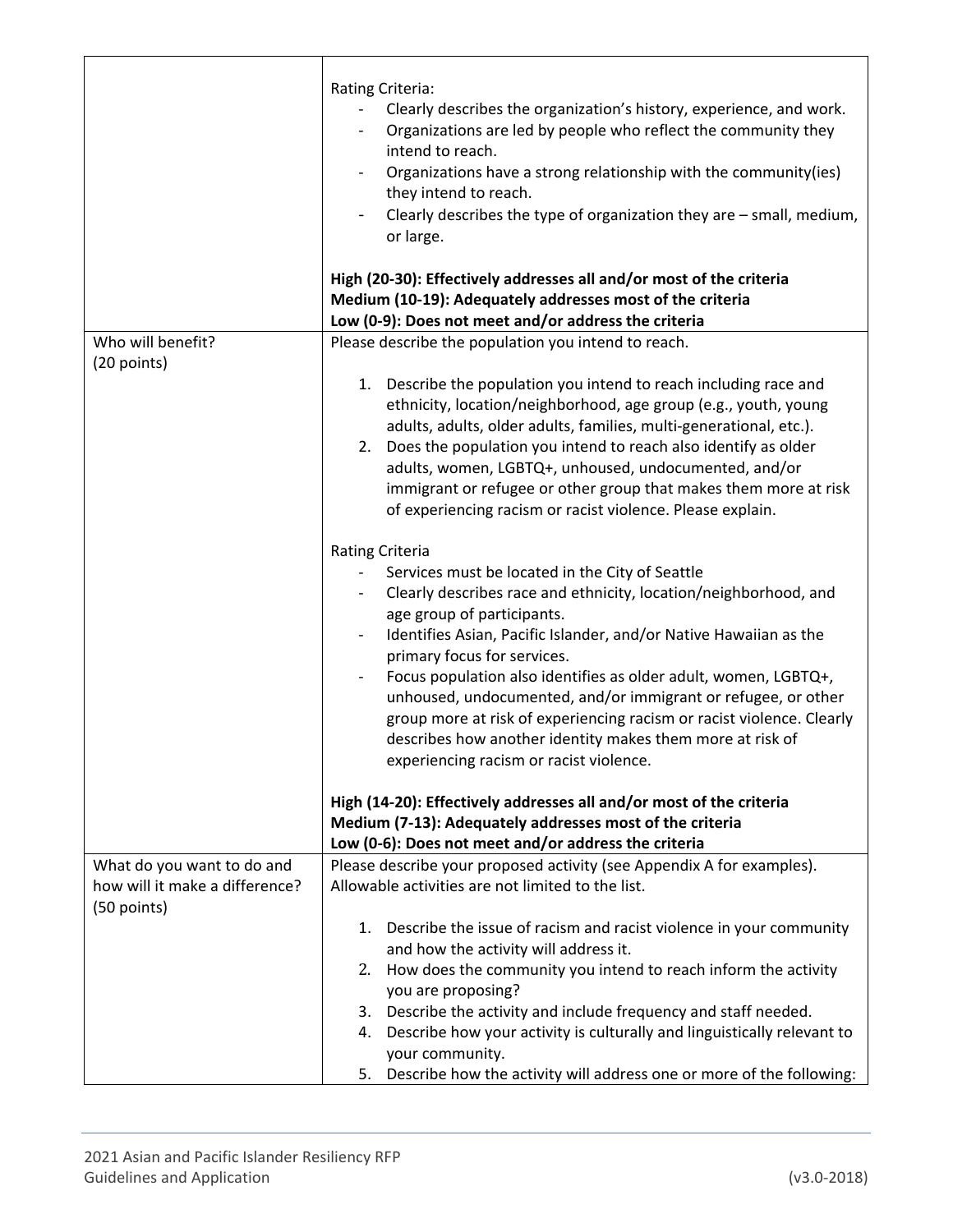|                                            | People understand racism<br>People feel safe<br>Communities are supported<br>Communities are unified                                                                                                                                                                                                                                                                                                                                                                                                                                                                                                                                                                                                                                        |  |
|--------------------------------------------|---------------------------------------------------------------------------------------------------------------------------------------------------------------------------------------------------------------------------------------------------------------------------------------------------------------------------------------------------------------------------------------------------------------------------------------------------------------------------------------------------------------------------------------------------------------------------------------------------------------------------------------------------------------------------------------------------------------------------------------------|--|
|                                            | Rating Criteria-A strong application meets all the criteria listed below:<br>Clearly describes the issue of racism and racist violence and how<br>the proposed activity(ies) will address it, including frequency and<br>staff needed to support the activity (paid staff, volunteers).<br>Cleary describes how the activity(ies) is informed by community<br>members and/or community needs.<br>Clearly describes how the activity(ies) will be culturally and<br>linguistically relevant.<br>Clearly connects activity(ies) to one or more of the following:<br>people understand racism; people feel safe; communities are<br>supported; communities are unified.<br>High (34-50): Effectively addresses all and/or most of the criteria |  |
|                                            | Medium (17-33): Adequately addresses most of the criteria<br>Low (0-16): Does not meet and/or address the criteria                                                                                                                                                                                                                                                                                                                                                                                                                                                                                                                                                                                                                          |  |
| How will you know it made a<br>difference? | Please describe how you will capture and share the result of your activity.                                                                                                                                                                                                                                                                                                                                                                                                                                                                                                                                                                                                                                                                 |  |
| (no points)                                | Describe how you will collect information to know your proposed<br>1.<br>activity made a difference. How will you let us know? Examples may<br>include survey, focus group, interviews, personal stories, etc.                                                                                                                                                                                                                                                                                                                                                                                                                                                                                                                              |  |
|                                            | This section will not be rated. Information will help raters understand your<br>proposed activity and how you will share the result of the activity.                                                                                                                                                                                                                                                                                                                                                                                                                                                                                                                                                                                        |  |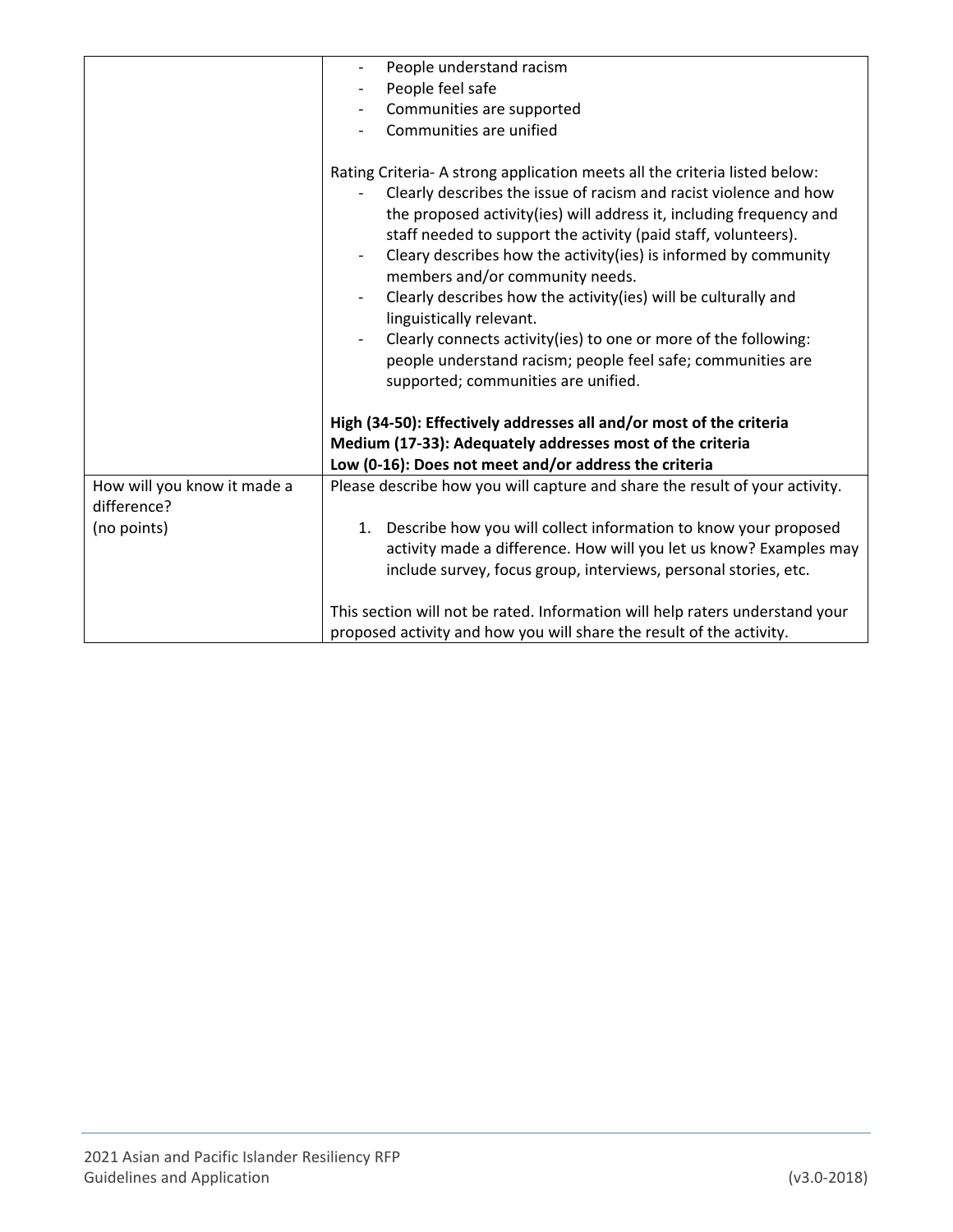# **City of Seattle Human Services Department**



## **2021 Asian and Pacific Islander Resiliency RFP**

## **Application Cover Sheet**

| 1. | Applicant Agency:                                                                                                                        |             |                                                                                                                                                                    |
|----|------------------------------------------------------------------------------------------------------------------------------------------|-------------|--------------------------------------------------------------------------------------------------------------------------------------------------------------------|
|    | 2. Agency Executive<br>Director:                                                                                                         |             |                                                                                                                                                                    |
|    | 3. Agency Primary Contact                                                                                                                |             |                                                                                                                                                                    |
|    | Name:                                                                                                                                    |             | Title:                                                                                                                                                             |
|    | Address:                                                                                                                                 |             |                                                                                                                                                                    |
|    | Email:                                                                                                                                   |             |                                                                                                                                                                    |
|    | Phone #:                                                                                                                                 |             |                                                                                                                                                                    |
| 4. | Organization Type                                                                                                                        |             |                                                                                                                                                                    |
|    | Non-Profit                                                                                                                               | Faith-based | Other (Specify):                                                                                                                                                   |
| 5. | Federal Tax ID or EIN:                                                                                                                   |             | 6.<br><b>DUNS Number:</b>                                                                                                                                          |
| 7. | <b>WA Business License Number:</b>                                                                                                       |             |                                                                                                                                                                    |
| 8. | Proposed Program Name:                                                                                                                   |             |                                                                                                                                                                    |
| 9. | <b>Funding Amount Requested:</b><br>(Up to \$50,000)                                                                                     |             |                                                                                                                                                                    |
|    | 10. Would you like funding if we are unable to<br>allocate your full request?                                                            |             | Yes<br>No                                                                                                                                                          |
|    | 11. What is the minimum amount you need to<br>provide the activity(ies) you propose?                                                     |             |                                                                                                                                                                    |
|    | 12. Focus Population(s) program will serve (check<br>all that apply; those checked should match<br>who you will serve in the narrative): |             | Asian, specify ethnicity:<br><b>Black/African American</b><br>Native Hawaiian<br>Pacific Islander, specify ethnicity:<br>Hispanic/Latinx<br>Other, please specify: |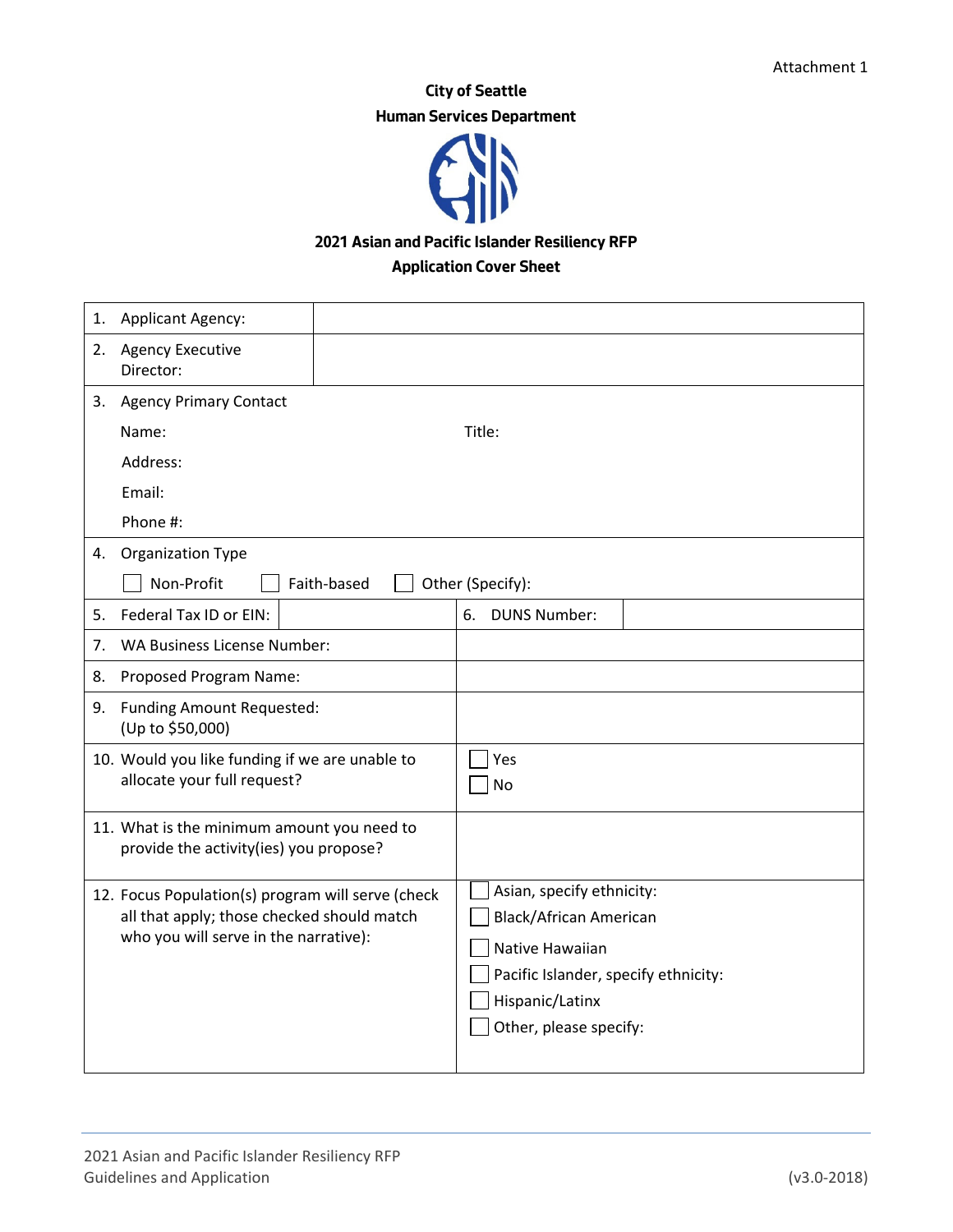| 13. Is the focus population also one or more of the<br>following (check all that apply; those checked<br>should match who you will serve in the<br>narrative):                                                                                                                                                                                                                                                                                                                                                                                                                                                                                                           | Older adults<br>Women<br>LGBTQ+<br>Unhoused<br>Undocumented<br>Immigrant and/or refugee<br>Other, please specify: |  |  |
|--------------------------------------------------------------------------------------------------------------------------------------------------------------------------------------------------------------------------------------------------------------------------------------------------------------------------------------------------------------------------------------------------------------------------------------------------------------------------------------------------------------------------------------------------------------------------------------------------------------------------------------------------------------------------|-------------------------------------------------------------------------------------------------------------------|--|--|
| 14. Program outcome (check all that apply; those<br>checked should match the narrative):                                                                                                                                                                                                                                                                                                                                                                                                                                                                                                                                                                                 | People understand racism<br>People feel safe<br>Communities are supported<br>Communities are unified              |  |  |
| 15. City Council district(s) for your program<br>location? Council district search page                                                                                                                                                                                                                                                                                                                                                                                                                                                                                                                                                                                  |                                                                                                                   |  |  |
| Fiscal Sponsor (if applicable):                                                                                                                                                                                                                                                                                                                                                                                                                                                                                                                                                                                                                                          |                                                                                                                   |  |  |
| <b>Contact Name:</b>                                                                                                                                                                                                                                                                                                                                                                                                                                                                                                                                                                                                                                                     | Title:                                                                                                            |  |  |
| Address:                                                                                                                                                                                                                                                                                                                                                                                                                                                                                                                                                                                                                                                                 |                                                                                                                   |  |  |
| Email:                                                                                                                                                                                                                                                                                                                                                                                                                                                                                                                                                                                                                                                                   | Phone Number:                                                                                                     |  |  |
| I have read and understood the <b>Fiscal Sponsor Requirements</b> document and will comply with all obligations if<br>the applicant is awarded funding.                                                                                                                                                                                                                                                                                                                                                                                                                                                                                                                  |                                                                                                                   |  |  |
| Signature of fiscal sponsor representative:                                                                                                                                                                                                                                                                                                                                                                                                                                                                                                                                                                                                                              | Date:                                                                                                             |  |  |
|                                                                                                                                                                                                                                                                                                                                                                                                                                                                                                                                                                                                                                                                          |                                                                                                                   |  |  |
| Authorized physical signature of applicant/lead organization                                                                                                                                                                                                                                                                                                                                                                                                                                                                                                                                                                                                             |                                                                                                                   |  |  |
| To the best of my knowledge and belief, all information in this application is true and correct. The document<br>has been duly authorized by the governing body of the applicant who will comply with all contractual<br>obligations if the applicant is awarded funding. I read, understood, and agreed with HSD's requirements<br>found on HSD's Funding Opportunities webpage including the agency minimum eligibility requirements,<br>contracting requirements, funding opportunity selection process, appeal process, culturally responsive<br>services, quiding principles, and master agency services agreement.<br>Name and Title of Authorized Representative: |                                                                                                                   |  |  |
| Signature of Authorized Representative:                                                                                                                                                                                                                                                                                                                                                                                                                                                                                                                                                                                                                                  | Date:                                                                                                             |  |  |
|                                                                                                                                                                                                                                                                                                                                                                                                                                                                                                                                                                                                                                                                          |                                                                                                                   |  |  |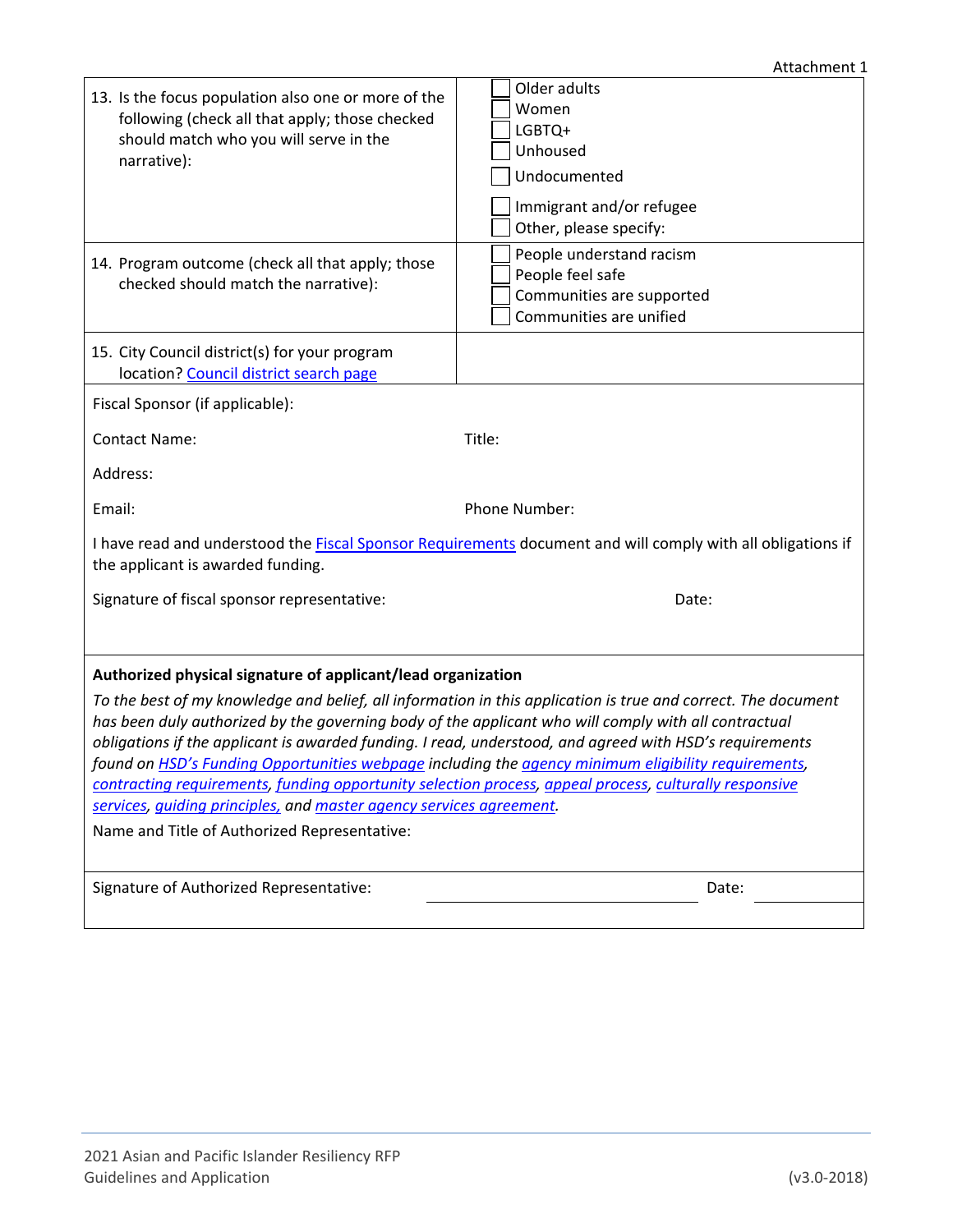

# **City of Seattle Human Services Department 2021 Asian and Pacific Islander Resiliency Request for Proposal Proposed Budget August 15, 2021 – July 31, 2022**

| <b>Applicant Name:</b><br>$\mathbf{m}_{\mathbf{P}}$ |  |
|-----------------------------------------------------|--|
| <b>Proposal Name:</b>                               |  |

| <b>ITEM</b>                                                                        | <b>AMOUNT</b> |
|------------------------------------------------------------------------------------|---------------|
| Salary(ies)                                                                        |               |
| Office Supplies - printing, postage, and general supplies, etc.                    |               |
| Operating Expenses - computers, other technology expenses (not internet) and other |               |
| expenses related to providing services                                             |               |
| Rent                                                                               |               |
| Travel - mileage and parking                                                       |               |
| Insurance                                                                          |               |
| Utilities - electric, internet, phone, etc.                                        |               |
| *Facilities and administration                                                     |               |
| Other expenses (please specify)                                                    |               |
| Other expenses (please specify)                                                    |               |
| Other expenses (please specify)                                                    |               |
| Other expenses (please specify)                                                    |               |
|                                                                                    |               |
|                                                                                    |               |
|                                                                                    |               |
| <b>Total</b>                                                                       |               |

 \* Costs referred to as overhead or administrative costs. These are actual costs incurred to conduct the normal business activities of an organization and are not readily identified with or directly charged to a program, making it difficult to precisely assess each user's share.

Awardees will need to use the Seattle Human Services Department budget form during the contracting process.